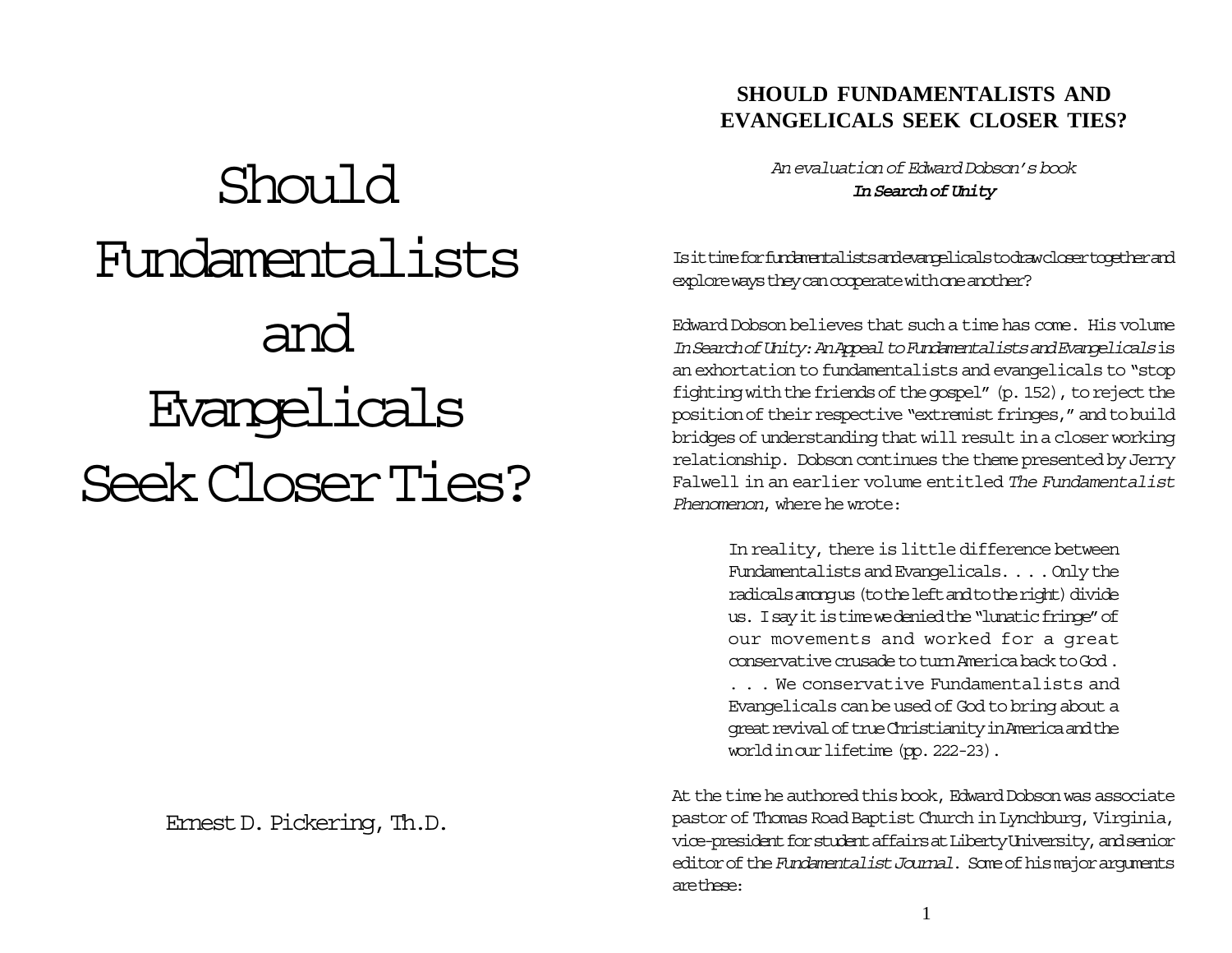1) That the original conservatives who battled liberalism from about 1900 to 1930 set aside denominational and doctrinal differences and united together in the common cause they had.

2) That later on (1930 into the 1940s) the issue of ecclesiastical separation began to divide the conservatives into two camps: fundamentalists (those requiring complete separation from apostate groups) and evangelicals (those who permitted continued affiliation with apostate groups).

3) That gradually other issues arose on which there were differences, thus widening the gap between the two movements.

4) That both sides developed "extremist fringes" that exhibited bad attitudes.

5) That biblical separation has been carried to unwarranted extremes by fundamentalists, and that separation from those who embrace the basic fundamentals of the faith is unjustified.

6) That there is developing a "new image fundamentalism" that is more contemporary, less offensive, and whose representatives enjoy a wider sphere of fellowship.

7) That both sides now should repent of their bad attitudes, lay aside nonessential differences that divide them, and return to the type of cooperation evidenced by the earlier conservatives.

From the outset, may we note that there are many commendable things about Dobson's position as a whole. He believes in the inerrancy of Scripture, stands for the fundamentals of the faith, and opposes theological liberalism. Some of his evaluations of fundamentalism and evangelicalism are certainly worth pondering. The book itself is cleverly crafted and designed to appeal to a wide spectrum of readers of various persuasions without alienating any of them from the author's intended purpose–to bring them together. While thankful for the good points of the book, we believe some of his conclusions and, therefore, his resultant appeal are ill-founded. Because we believe this volume is a major statement of a position that conflicts with our historical position as a fellowship, we venture an investigation of it.

## **Early Battles With Liberalism**

Dobson joins with other contemporaries who are making much out of the fact that the "original fundamentalists" did not allow "petty differences" to divide them but joined hands in a common cause against liberalism. Such men as W. B. Riley, J. Gresham Machen, William Jennings Bryan, John Straton, and many others were of differing denominational and doctrinal persuasions, and yet they fought side by side in the war against liberalism. Because they did it, we should do it. There is a "common thread" (p. 137) that unites both fundamentalists and evangelicals. They have "more that unites them than that divides them" (p. 138). Both movements, therefore, should minimize the unessential items that divide them and "return to the historic fundamentals of the faith that were so clearly established at the beginning of this century" (p. 79).

This sounds very appealing to those weary of a lot of battles, and it seems to breathe a welcome and magnanimous spirit. We must remember, however, that we cannot return to the beginning of this century. These fundamentalists had one issue to face–the issue of modernism (liberalism). We have many more issues to face. The issues have proliferated since those earlier days. We face more questions of ecumenical evangelism, new evangelicalism and its offshoots, and the pervasive influences of the charismatic movement, to name a few. The greats of a bygone day did not have to wrestle with these matters. We understand that some believe these issues have been "created" by obstreperous and unloving fundamentalists, but we do not believe this is a fair or valid charge. We are not facing merely the issue of the apostasy but many other issues that have surfaced in the past thirty years or so, many of which impinge in some way upon the doctrine of ecclesiastical separation.

#### **Division Over Questions of Ecclesiastical Separation**

Fundamentalism and evangelicalism "represent different approaches to the issue of separation" (p. 55). We think this is a fair and accurate statement. The question is: Are those differences critical to cooperative fellowship or are they merely peripheral? Dobson pictures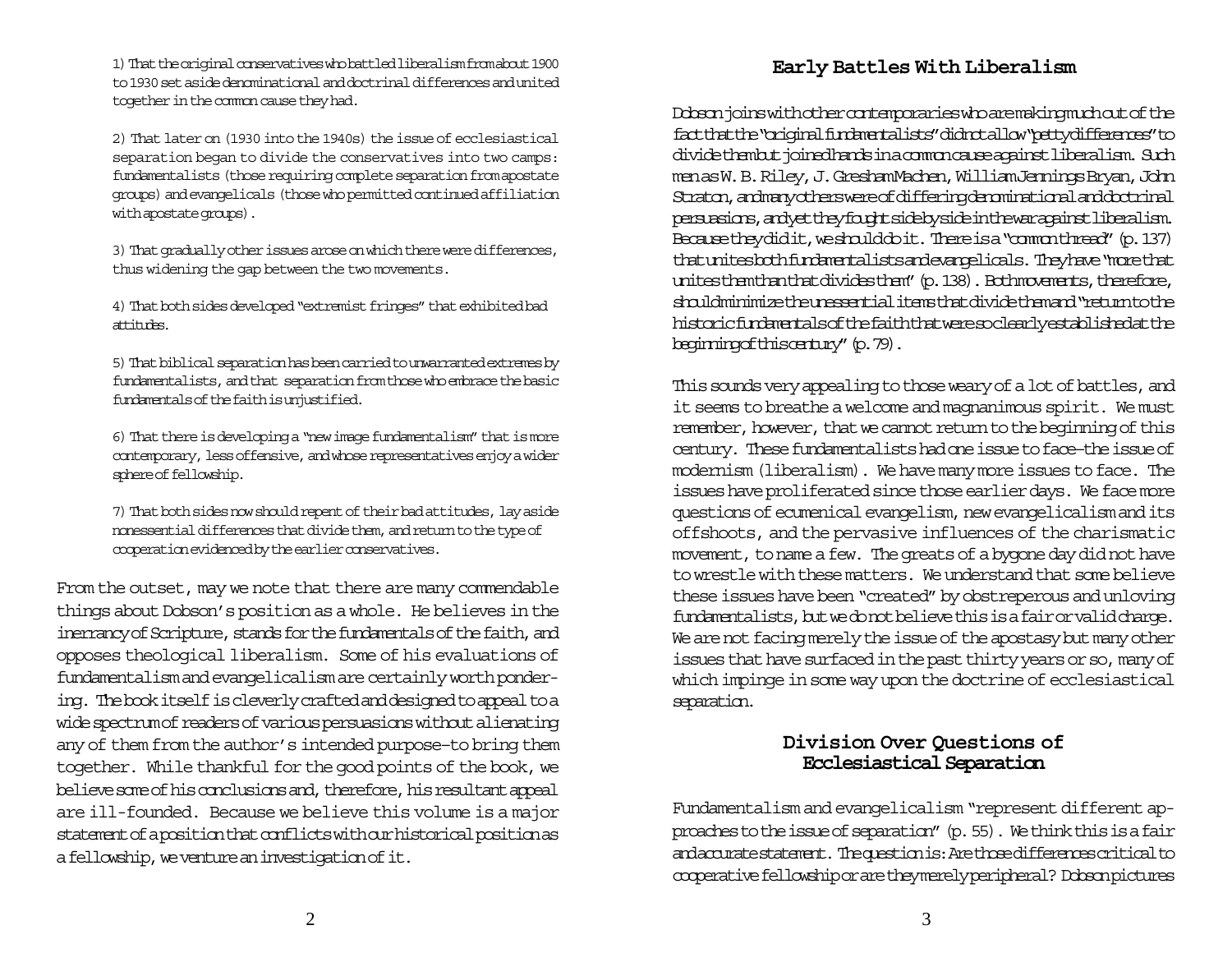two divergent streams–fundamentalism and evangelicalism-in a chart (p. 65). At the point where they part, two opposite views of separation are noted. The fundamentalists (separatists) believed that Scripture demanded complete separation from all apostate groups. On the other hand, the evangelicals allowed for continuation within apostate groups as long as the individuals (or churches) were evangelical in their own persuasion. These two positions were institutionalized in the National Association of Evangelicals and its opposite, the American Council of Christian Churches, though large numbers of those of both persuasions had no organizational tieswitheither.

Which of the above positions is correct? Does it make any difference? Dobson says our convictions regarding this issue should now influence our fellowship with other believers. "Second degree separation was separation from another evangelical who may have been tolerant of liberals by staying in a mainline denomination" (p. 63). It is not right for fundamental ists to sit in judgment on such matters (p. 64).

If we follow this line of reasoning, such bodies as the General Association of Regular Baptist Churches, the Baptist Bible Fellowship, the New Testament Association of Regular Baptist Churches, and the Independent Fundamental Churches of America have a lot of "repenting" to do. These groups (and others), as well as many unaffiliated individuals and durches, have contended over the years that it is a violation of the principles of Scripture for a true believer to remain within an apostate denomination. Now we are told to ignore this principle in order to enjoy unity with all our brethren. It is too big a price for some of us to pay.

## **An Appeal for a New and Enlarged Cooperation**

If we heed the invitation of this book, what would be the basis for cooperation between fundamentalists and evangelicals? In answering this question the author reviews the historical rise of fundamentalism (p. 37ff.), emphasizing the famous "five fundamentals" around which early contenders for the faith rallied: (1) the full inspiration of

the Bible; (2) the deity of Christ; (3) the substitutionary atonement; (4) the resurrection of Christ; and (5) the second coming of Christ. He calls for a return to these "fundamentals of the faith" (p. 79) as a basis of fellowship.

To summarize his position, we believe it is fair to say it is virtually identical with that adopted by the National Association of Evangelicals at its founding in the 1940s. That this is a correct conclusion is supported by the fact that Dobson issued an appeal to the constituency of the NAE entitled "Standing Together on the Absolutes," which was published in the official periodical of that body **(Action,**Sept.-Oct., 1985). Following Dobson's article, the editorial staff of the paper concludes that "this matter of separation is basically all that divides fundamentalists and many, or most, evangelicals" (p. 7).

When the NAE was started, it adopted a doctrinal statement that is limited basically to the "five fundamentals." The constituency of the NAE is very broad, including Baptist groups (such as the Baptist General Conference), holiness groups (such as the Wesleyan Church), and Pentecostal bodies (such as the Assemblies of God). It also has in its membership churches that are in various oldline, apostate denominations, as well as many contemporary charismatics. It is a theological hodgepodge. Many years ago founders of the GARBC (as well as leaders in other separatist bodies) took a long, hard look at the position of the NAE and rejected it as too broad, accommodating, and loose. Now we are asked to reconsider this position in a quest for unity. Many fundamental separatists decline to do so. There were important and scriptural reasons why we rejected it initially. We believe these arestillvalid.

## **The Presence of Extremists**

Dobson believes that the presence of extremists among both evangelicals and fundamentalists has hindered the move toward more cooperation between the two. We acknowledge that there are extremists in almost any movement. Yes, there are "kooks," "nuts," and "screwballs" who call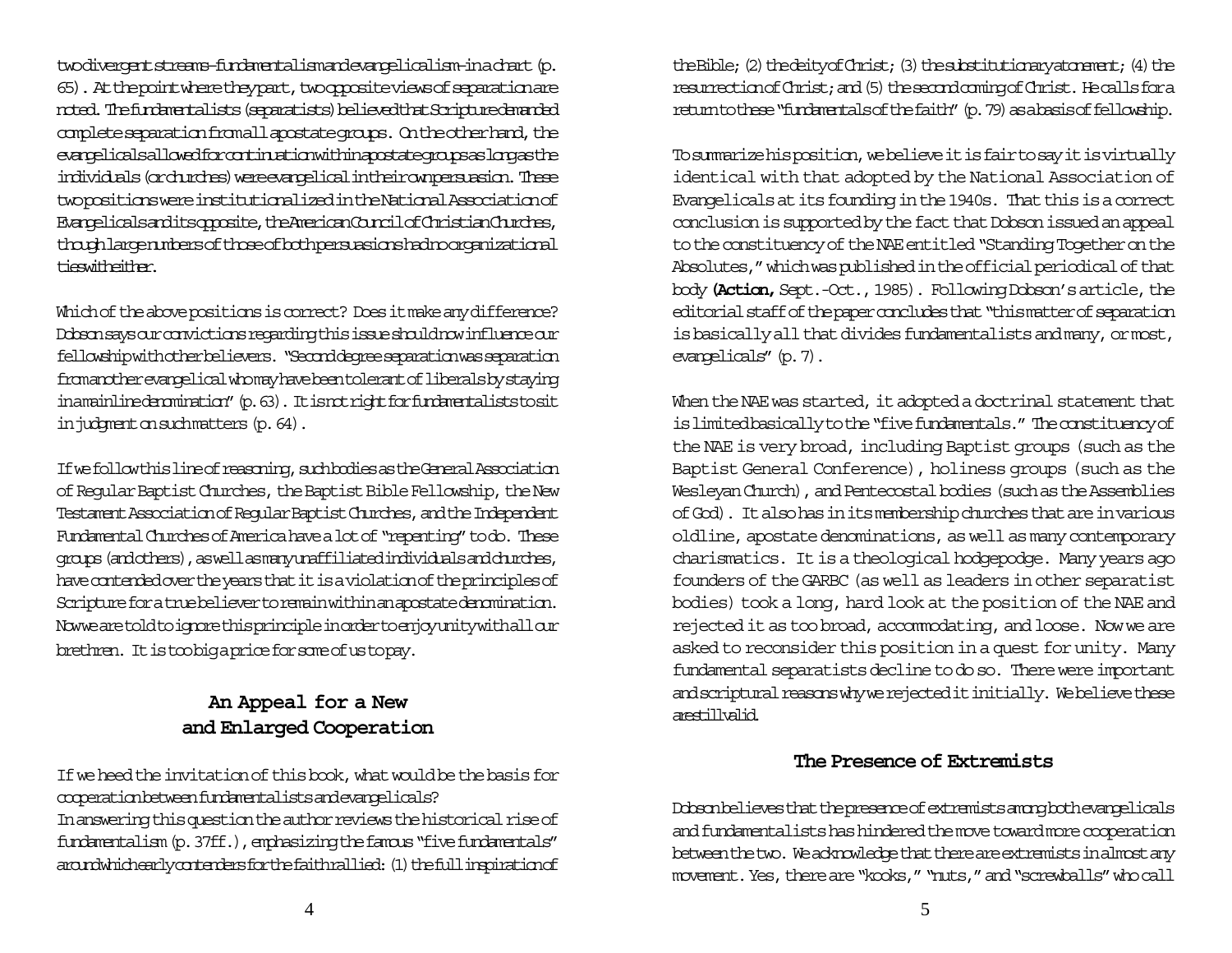themselves fundamentalists. Many of us who are separatists often cringe at the language used and attitudes displayed by some of our brethren. We do not condone character assassination and the wild statements made by some while supposedly "defending the faith." Years ago, however, many of us determined not to "throw out the baby with the bath water." Because some unwise people muddy the water on occasion does not mean we should forsake the precious truths that are in the "tub." We also should beware of the appeal that the "middle ground" is holy ground. It may be only "compromising ground."

What has happened is this. Many of our younger separatist pastors and leaders are not schooled in the biblical principles and historic context of our separatist movement. Dobson, we believe, is largely correct in his following observations:

> Mainstream, or "new image fundamentalism," the kind that we know in 1985, is far removed from the original battles and wars, some of which were purely personality conflicts. The younger fundamentalists who did not fight those battles don't have the personal and emotional involvement in them and are looking sincerely at what it means to be a Christian, not merely a fundamentalist, in the latter part of the 20<sup>th</sup> century (Action, Sept.-Oct., 1985, p. 5).

In many cases our separatist churches and schools have failed to give our youth a structured, scriptural, and historical defense of our position. We have failed to show how the principles for which we stood then are applicable today in a different context and with different issues. As a result, many oung people see us as fighting a war that is over and has no contemporary significance. They view certain fundamentalist figures with distaste, note that many of the "name" churches and popular, growing organizations are headed by persons who are not separatists, conclude that the practice of separation is an obstacle to growth and reaching of people, and so are edging (some are running) toward a more liberalizedstance.

## **Pointing out the Road to Unity**

Dobson expresses optimism that his dream for increased unity between fundamentalists and evangelicals may be becoming a reality. In his chapter entitled "The Road Back" he cites some encouraging signs that the evangelicals may be drawing closer to the fundamentalists: namely, (1) the prominence of contenders for biblical inerrancy; (2) the challenge of Southern Baptist conservatives to the liberalism of their denomination; and (3) the influence and direction offered by Francis Schaeffer. For fundamentalists he sees as hopeful signs of a newfound "togetherness" such things as (1) Jerry Falwell's appeal for unity; (2) the convening of Baptist Fundamentalism 84; (3) the published apology of Jack Van Impe for his past "exclusivism"; and (4) the rise of "new image" fundamentalists.

What would be involved if fundamental separatists were to travel the "road back" outlined in this volume? Most certainly it would mean cooperation with those who accept some form of "inclusivism," the principle that both Bible believers and apostates can exist within the same organization or denomination without violating scriptural principles. Many separatists would be forced to ask: If it was wrong to adopt this principle thirty or forty years ago, what makes it right today?

To travel the road back certainly would mean cooperation with those who favor the philosophy of ecumenical evangelism popularized by Billy Graham. Dobson certainly is correct in noting that the practice of Billy Graham in frate mizing with Bible-denying liberals "became an issue of great debate" and that this issue is "the watershed that divides fundamentalism from evangelicalism even today" (p. 124). But if we heed the plea of Dobson, it will divide us no longer. Interestingly enough, Dobson never positions himself in his book as to whether Graham was right or wrong in the position he took. Is this only a minor issue that can be "swept under the rug" in favor of a more cooperative spirit? While Graham himself is probably in the sunset of his ministry, the seed he has sown has resulted in a frightful harvest of confusion

6  $\overline{\phantom{a}}$  7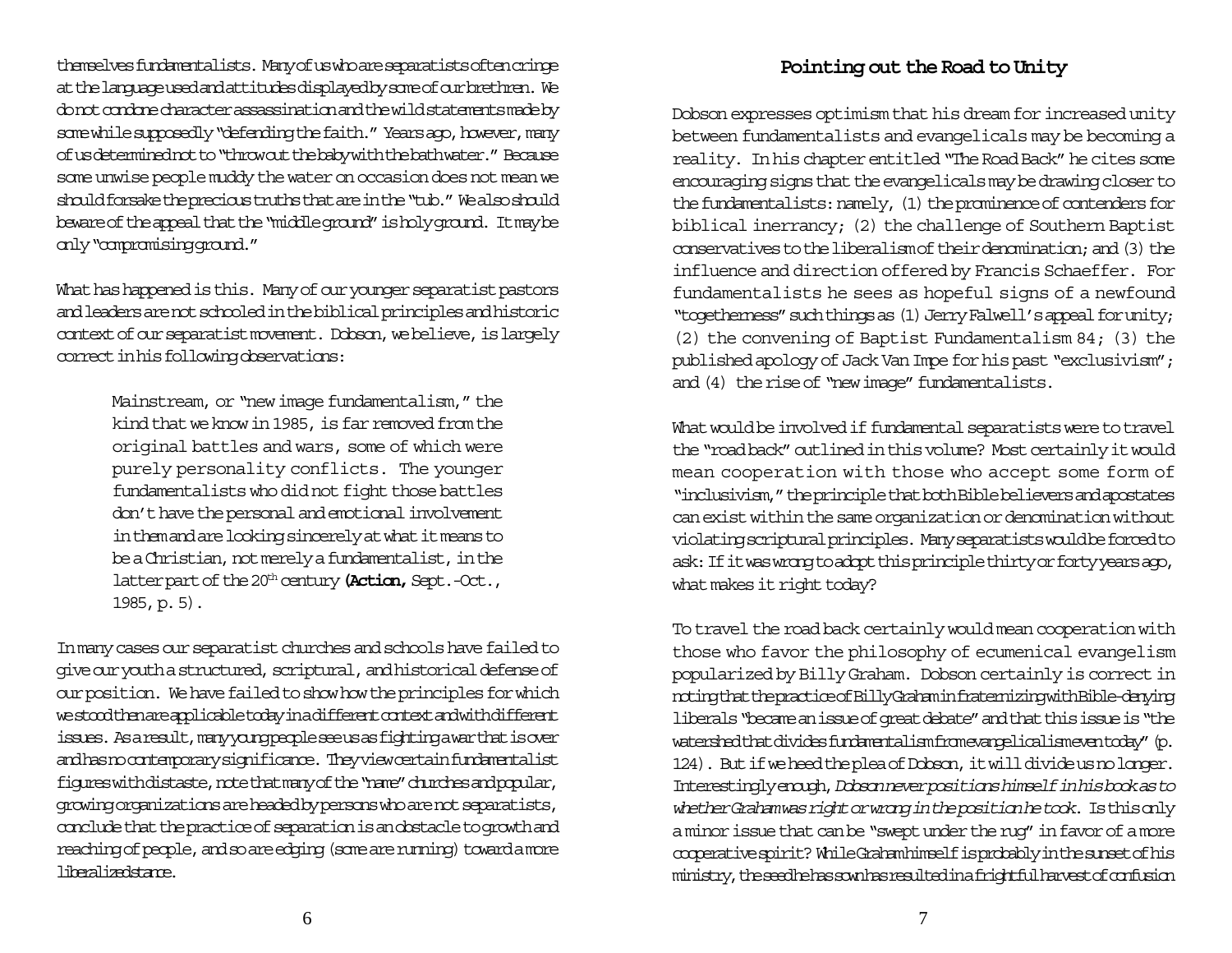and compromise. "Shouldest thou help the ungodly, and love them that hate the Lord?" (2 Chron. 19:2). Heretofore separatists have answered "no." Were they wrong in so doing? Should they now link arms with those who say "yes" to this unbiblical practice?

Certainly if we fundamental separatists travel the road back, we will be obliged to become involved in fellowship at some level with those of Pentecostal, holiness, and charismatic persuasion, since these comprise a considerable percentage of the "evangelical" movement. They probably represent, for instance, a numerical majority of the groups that are part of the NAE. Fundamentalists steadfastly have refused to become involved with these groups. As an example, charismatics are "evangelicals" believing in the "five fundamentals," but they are an increasing problem for Biblepreaching churches.

At the conclusion of the book is a strong appeal for revival. Many of us share the author's concern for revival. We need it in our own lives, and we certainly need it in our churches. Many of our fundamental, separatist churches are dry and dead and need the outpouring of power from the Lord. Let us not be misled, however. Revival does not render obsolete and unimportant deep differences of doctrine and practice that touch on the holiness of God and affect vitally the life of His churches. To experience true revival is to be drawn more closely and to be bound more tightly to the truth of God as contained in the holy Scripture. No amount of revival, if scriptural revival, could clear the way for us to approve, for instance, the program of uniting believers and unbelievers in evangelistic crusades. This would be a revival that contradicts God's Word, an unthinkable anomaly indeed! True revival cannot result in the compromise of truths that cannot be compromised.

## **A Personal Word**

Permit me a personal word in conclusion. I have been involved in places of leadership in the separatist movement for over thirty years. I have been editor of a leading separatist magazine, dean of a

separatist seminary, president of two separatist schools, pastor of some great separatist churches, and served as chairman of the executive body of a separatist association of churches. I have enjoyed fellowship with hundreds of separatists belonging to various bodies (and some to none). Their lives and ministry have touched my own, and I have benefited thereby. Whilenot pretending to speak officially for them, I believe I know many of them well enough to be their spokesman on this occasion.

Dr. Dobson, we want to say that we love you and those who espouse your position as brothers in Christ. We are not "hatemongers." We do not view ourselves as "extremists." Our hearts ache as does yours for the fractured state of the visible Body of Christ. We desire growing and vital churches. We are concerned for the lost souls of men. We are not sour, dour, pugnacious persons who are always looking for someone to attack.

Many of our friends probably would number themselves among those "new image fundamentalists." While not agreeing with their position, we, nevertheless, seek to maintain our friendship and respect them as Christian brothers. Many of them pastor sizable churches, head Christian schools or organizations, and are articulate, winsome, and influential. We thank God for all the good things about them. It is hard for us to disagree with them, to take an opposite position, and to risk lifelong friendships and much misunderstanding by doing so. We do not enjoy it. We shrink from it. But we must be true to the Word of God and to our own consciences. We do not take our stand against you or other of our Christian brethren carelessly or with a frivolous spirit. We do it with grief and strupple and, yes, even tears.

I, with others, was involved in the original conflicts over ecumenical evangelism. Some of us raised the first cries against the principles of the "new evangelicalism." We have labored for years to defend our young people, our churches, and our educational institutions against the watered-down theology and middle-ofthe-road philosophy held by many of those with whom you would have us unite. The arguments we hear now we recall very vividly hearing thirty years ago from those who wanted us to move "beyond the fundamentalist-modernist controversy" to a more "centrist"